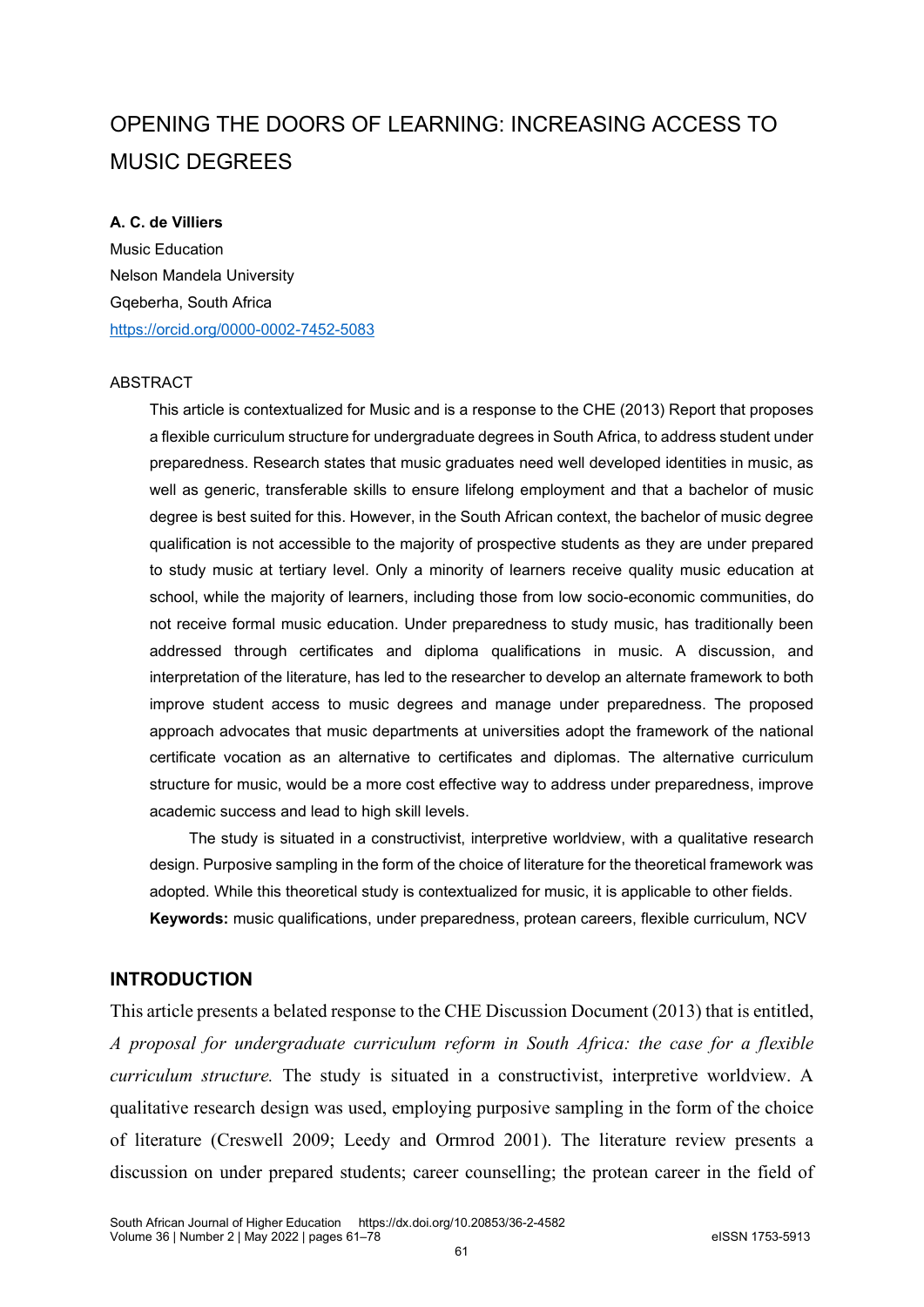music, and a document analysis of curricula. Finally, the researcher draws together the analyses and discussions and puts forward an alternate approach, a flexible curriculum structure to increase access to degree qualifications in Music and to address under preparedness.

# **LITERATURE REVIEW**

### **Accessing Music studies at universities**

In South Africa a minority of Grade 12 learners are enrolled for Music, as reflected in the 2020 National Senior Certificate Report, presented in Table 1.

| Year | Total number of<br>Grade 12<br>learners | <b>Total number of Grade</b><br>12 learners enrolled for<br><b>Music</b> | % Of Grade 12 Music<br>learners in relation to<br>Grade 12 class | Pass rate for<br><b>Music in Grade</b><br>12 |
|------|-----------------------------------------|--------------------------------------------------------------------------|------------------------------------------------------------------|----------------------------------------------|
| 2016 | 610 178                                 | 1845                                                                     | 0.30                                                             | 96.9%                                        |
| 2017 | 534 484                                 | 1699                                                                     | 0.31                                                             | 98.5%                                        |
| 2018 | 504 303                                 | 1718                                                                     | 0.34                                                             | 97%                                          |
| 2019 | 409 906                                 | 1884                                                                     | 0.45                                                             | 97.6%                                        |
| 2020 | 578 468                                 | 1933                                                                     | 0.33                                                             | 97.6%                                        |

**Table 1:** Learners enrolled for Music in Grade 12

(National Senior Certificate Examination Report, 2020).

This report shows that very few learners enrol for Music in Grade 12. Research indicates that Music is taught at very few government schools, and even fewer rural or schools in the townships, and only by qualified teachers at better resourced, fee-paying schools (Jansen van Vuuren 2010, 48; Vermeulen 2009). The government also sets criteria for who can teach music. The criteria for teacher qualifications for Music teachers state that they need to have at least a BMus, BA music degrees or licentiate diplomas from Unisa, Trinity College London or Associated Board of Royal Schools of Music (ABRSM) (DoE 2011, 11). Moreover, instrumental Music at Grade 12 level is pitched at external examining bodies, Grade 5 (DoE 2011, 58). Some universities have additional admission requirements for the Bachelor of Music degree, which exceeds the Grade 12 Music curriculum. For example, the University of Free State [UFS], Stellenbosch University [SU] and the University of Cape Town [UCT] all require Grade 7 of external examining bodies for the instrument, and Grade 5 in Music Theory, while Nelson Mandela University  $[NMU]^1$  requires Grade 6 level in performance and Grade 5 in Music Theory. The universities do make a concession and state that candidates need to demonstrate competence at the required level and that an external graded music certificate is not essential. These admission requirements are based on the international benchmarking of degrees as well as the high level of skill that is needed to be a musician. In order to meet the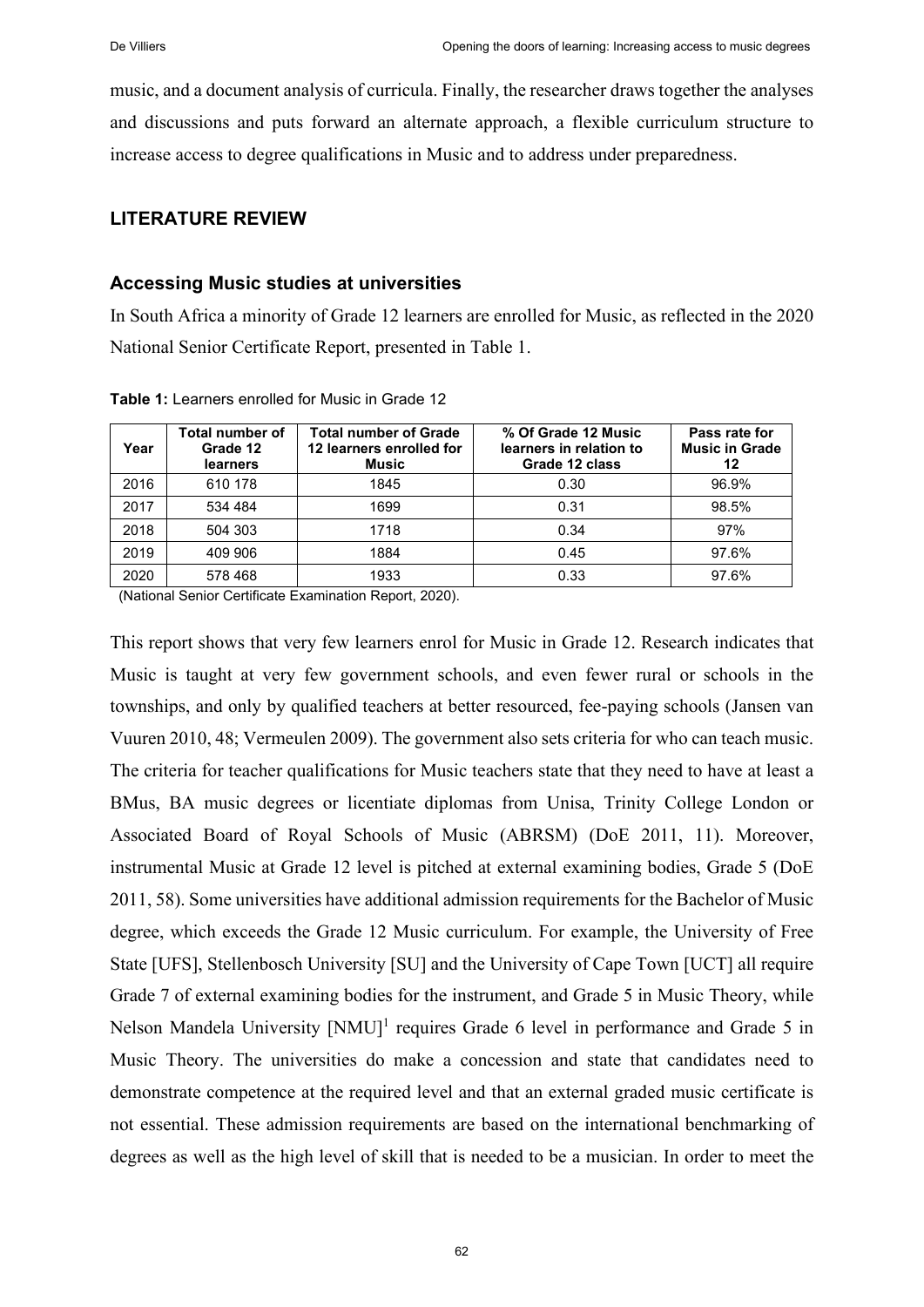admission requirements, candidates need to invest many years to master the instrument, which can be costly. However, some tertiary institutions, notably UFS, SU and North West University [NWU]<sup>2</sup> have community music engagement projects which provide opportunities for learners including those from low socio-economic backgrounds to access quality music education. It is apparent that unlike other school subjects such as Physical Science or Mathematics, which enable access to university, accessing a Music degree is much more challenging.

In addition to bachelor degree programmes, three universities also present three year diplomas in music that allow for articulation to the Bachelor of Music degree, for those students that did not meet the entry requirements for the degree programme. At UFS the admission criteria for the diploma are Grade 4 in the instrument and Grade 3 in Music Theory. At SU the admission requirement is Grade 7 in the instrument and Grade 3 or 4 in Music Theory. In contrast, at Nelson Mandela University, the admission requirement for the three year diploma, is musical aptitude demonstrated in an audition.<sup>3</sup> The requirements at SU far exceed matric music, while the requirements at UFS are almost on par with matric music. These options would be suitable for candidates who did not have a degree pass or who fell short of other admission requirements. On the other hand, the admission requirements at NMU, provides universal access to anyone with an aptitude for music. However, by lowering admission criteria and ensuring more universal access, NMU would need to adopt pedagogical approaches to compensate for its lower entry requirements, ensure that students met the exit level requirements and also ensure that students who wished to articulate to the degree, met the admission requirements for instrument performance level and music theory. The latter diploma is designed to provide students, within three years, with a basic, formally recognised competence level in music, including musical theory and performance on an instrument.<sup>4</sup>

On completion of the diploma, students who articulate to the Bachelor of Music degree, which could enable them to develop higher levels of skills and knowledge in the field of music. Students would spend at least seven years at university to complete both the three-year diploma followed by a four-year degree. If a student fails at any time, the journey from diploma to degree will take longer.

# **Analysis of music certificates and diplomas**

Several other music certificates and diplomas are registered on the SAQA website, some of which are current, while the registration has ended for others. These qualifications range from NQF Level 2 through to NQF Level 7, are of varying lengths, ranging from one semester to three years, and require diverse admission requirements. Music proficiency on an instrument and music theory is not a requirement for most of these qualifications. Each certificate and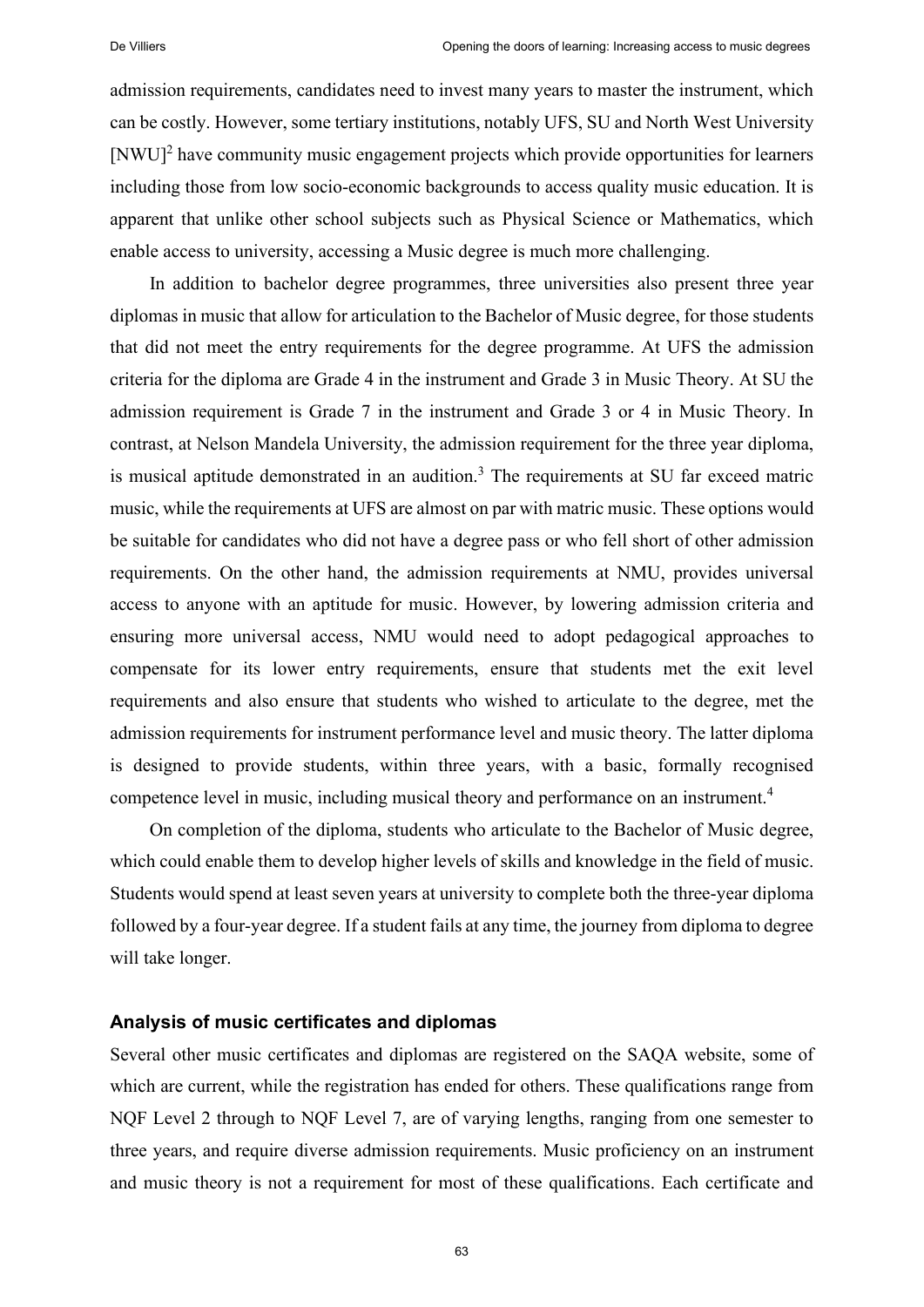diploma is specific and refers to a particular specialisation, such as music education, sound technology, studio work, performance and music section leadership, which are all comparable to and benchmarked against international equivalents. Additionally, some of these qualifications can be achieved entirely through RPL [\(http://wwww.](http://wwww/) allqs.saqa.org.za).

Qualifications that are geared towards technical skills such as sound technology are very specific. In addition, they require considerably fewer performance skills, and they focus more on the graduate being employable in the music industry. These qualifications also provide a means for students to access to tertiary education, as they also require the lowest access points. Upon graduation, a student could potentially enrol for degree programmes.

Additionally, the difference between international equivalents and South African qualifications is that international certificates/diplomas are aimed at lifelong learning and continued professional development that enable individuals to have multiple career-related transitions. Conversely, South African qualifications are aimed at providing access to tertiary education and providing a graduate with skills to enter the job market. None of these qualifications is designed for multiple skill development in music. Each qualification prepares the individual with a specific skill set, for a specific job or occupation, instead of a career in which there will most likely be multiple transitions owing to the context of changing workplace conditions, which necessitate the individual to reskill and adapt. If the holder of the certificate or diploma intended to transition into a different career path, additional learning would be required in the form of another qualification. Moreover, the holder of the certificate or diploma would have to meet the enrolment criteria of the additional qualification and would face incumbent financial costs.

# **The Council on Higher Education (CHE) Report: a proposal for undergraduate curriculum reform in South Africa**

The CHE Report (2013) presents data, which correlate with findings from international studies that state that student under preparedness is linked to poverty and poor schooling (CHE 2013, 55‒59; Mulvey 2009, 32‒36; Engstrom 2008, 6). In order to address the gap between the schooling system and tertiary education, the authors of the document propose a more flexible curriculum structure to address the challenge of improving graduate success in South Africa. The CHE (2013) document also acknowledges foundational programmes and supplementary education in the form of tutorials, for example, and it motivates and proposes extended curricula for selected subject areas (CHE 2013, 71; 108; Mulvey 2009, 30; Engstrom 2008, 6).

In order to make their case they discuss completion and dropout rates for various qualifications. The CHE report discusses and measures the general lack of student graduation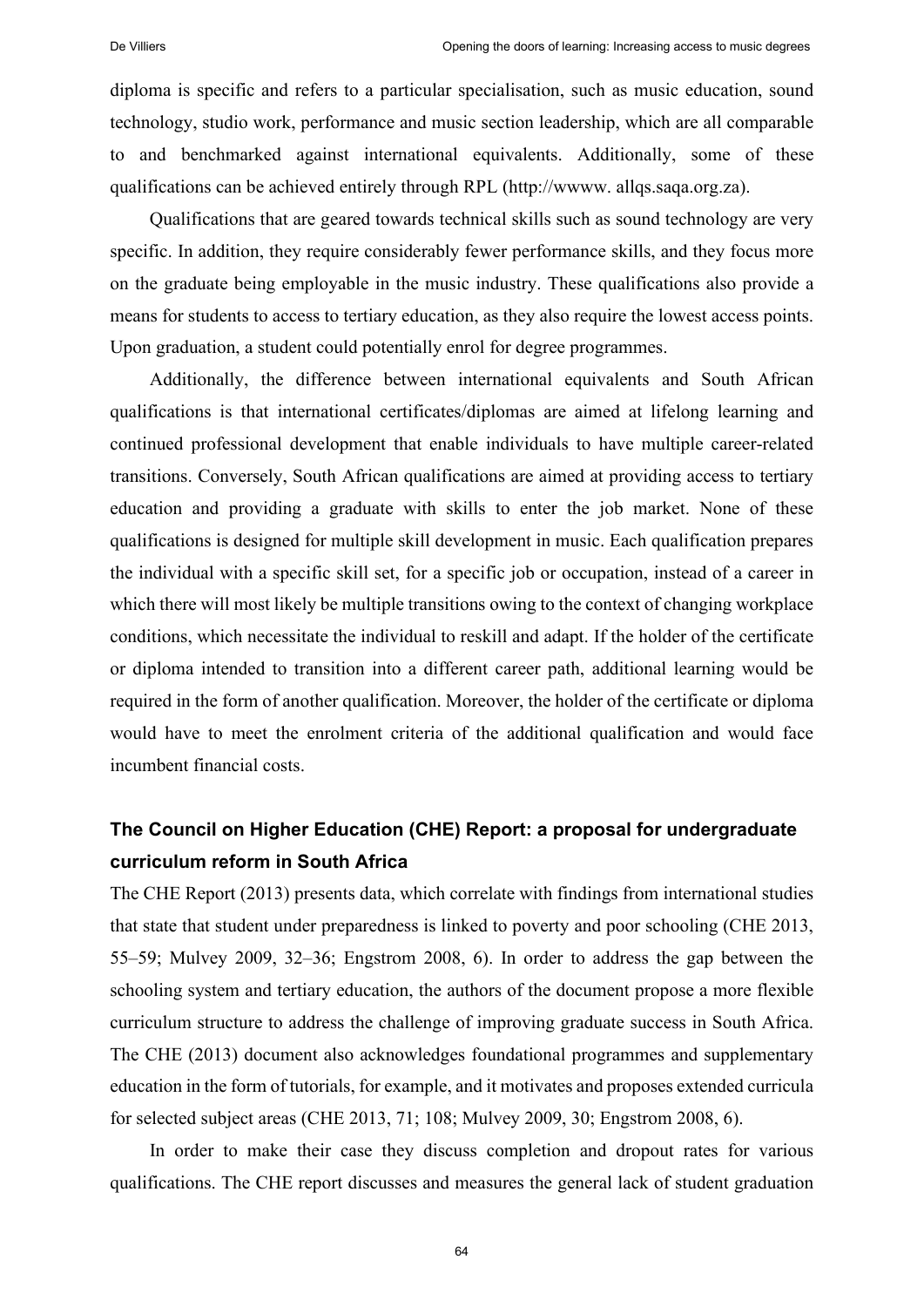success in diploma programmes (CHE 2013, 42). Furthermore, they state that research on graduate completion rates in South Africa shows that in general, for students enrolled for a three-year diploma, only 42 per cent graduate within five years and 50 per cent of students never graduate (CHE 2013, 45). The CHE report also states that the students most negatively affected are Black, Coloured and Indian students, who would most likely have attended quintiles one to three schools (CHE 2013, 51). According to the CHE report, by the end of the time allocated to an academic programme, regulation time, there is a decrease in student numbers owing to failure and dropout, with the majority of those students being Black and having enrolled for a diploma. In fact, the qualification with the poorest performance is the diploma. However, the completion rate is consistently better in professional bachelor degrees (CHE 2013, 43). The CHE Report is limited to bachelor's degrees in the humanities, the social sciences, science, engineering and commerce, as well as diplomas in science and engineering. Although it does not refer to Music, music qualifications are situated in the South African tertiary landscape and inferences can be made.

In the context of Music, under preparedness to pursue degree studies in Music can be attributed to so few schools offering Music, and the constraints government places on who can teach Music. The response of some tertiary institutions to address under preparedness and increase access to Music studies has been to develop certificates and diplomas and also to provide access to quality music education through community music engagement programmes. Universities also present tutorials to first year students in all qualifications.

The CHE Report (2013) does not adequately address the underlying issues which result in student under preparedness. While the CHE Report (2013) alerts us to challenges and suggest ways to address them, the researcher has highlighted that the field of music has its own challenges. According to the CHE (2013) there has been an increase in accessibility to other degree programmes, but the Bachelor of Music degree programmes are excluded from this report. One could argue that Bachelor of Music degrees have not become more accessible due to relatively small numbers of learners enrolled for Music in Grade 12 nationally, and also due to additional admission requirements. Students who do not meet the admission requirements for degree programmes, and are interested in studying music, could enrol for certificates or diplomas in music. These qualifications provide access to tertiary studies in music, and on completion, students may attain the admission requirements for music degree programmes.

The student who usually enrols for a Bachelor of Music degree is one who has a bachelor pass and who has also met all the additional admission criteria for Music studies as well. The student who attended a privileged, quintile four or five school, where music is offered, experienced school conditions conducive to learning/teaching, where a culture of learning has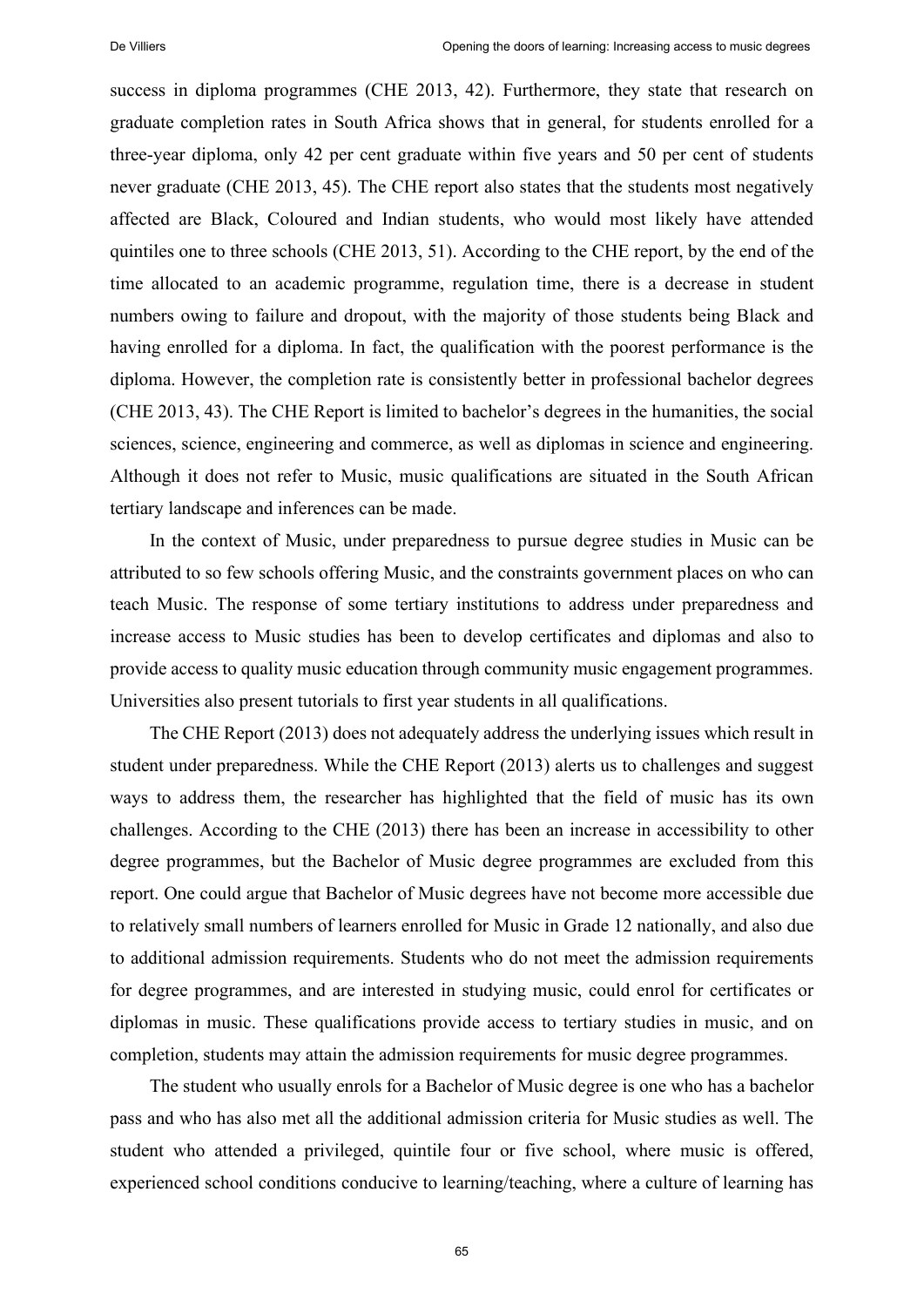developed and enter university with a considerable academic advantage and is not under prepared for the field of Music. However, a music student from quintile one to three schools, could meet the additional music requirements through participation in community music projects, and then find that due to poor schooling, they fall short of the academic requirements to enrol for a degree. Based on the findings from the CHE Report (2013), students from quintile one to three schools are also more likely to be under prepared for the academic demands of university as well.

#### **NSFAS funding**

A further challenge that students face is funding. Most students in South Africa rely on bursaries, such as those provided by the National Student Financial Aid Scheme [NSFAS], to fund their studies. NSFAS only pays for a maximum of five years of study and only for one qualification.<sup>5</sup> Students who complete certificates and diplomas, and who choose to articulate to the Bachelor of Music degree may find it challenging to fund their studies. Funding issues prohibits a student from enrolling for a series of certificates that would enable articulation to a degree. There is no social justice in such a situation. Economically disadvantaged students enter higher education with the best of intentions, but bureaucracy and lack of access to quality music education, cause them to be in a worse financial situation than they were when they started. The path to being qualified with high skill levels, even without financial obstacles, is long, arduous and fraught with complications. When competing in the job market, the degree graduate is more likely to be employed over the graduate with a certificate or diploma. To enter the job market, the graduate may be employed outside of music, their original field of expertise.

# **Career counselling and career guidance**

Researchers tend to report on under prepared students agree that they need to be supported in making the transition from school to university. It is the researcher's opinion, this is not only essential for under prepared students but also for all students. Music students need to be made aware of the possibilities for employment within the creative industries.

In a study conducted in the UK, researchers concluded that there needs to be more communication around expectations between academic staff and students (Hassel and Ridout 2018; Sotardi and Friesen 2017). Mulvey (2009, 38‒39) cites several studies that advocate student counselling for self-development and the development of self-monitoring behaviours. Mulvey (2009) describes a strategy whereby researchers integrated personal counselling and career counselling in a study with young adults in high school. Mulvey (2009) also describes the counselling of a young person who was attempting to transition from school to university.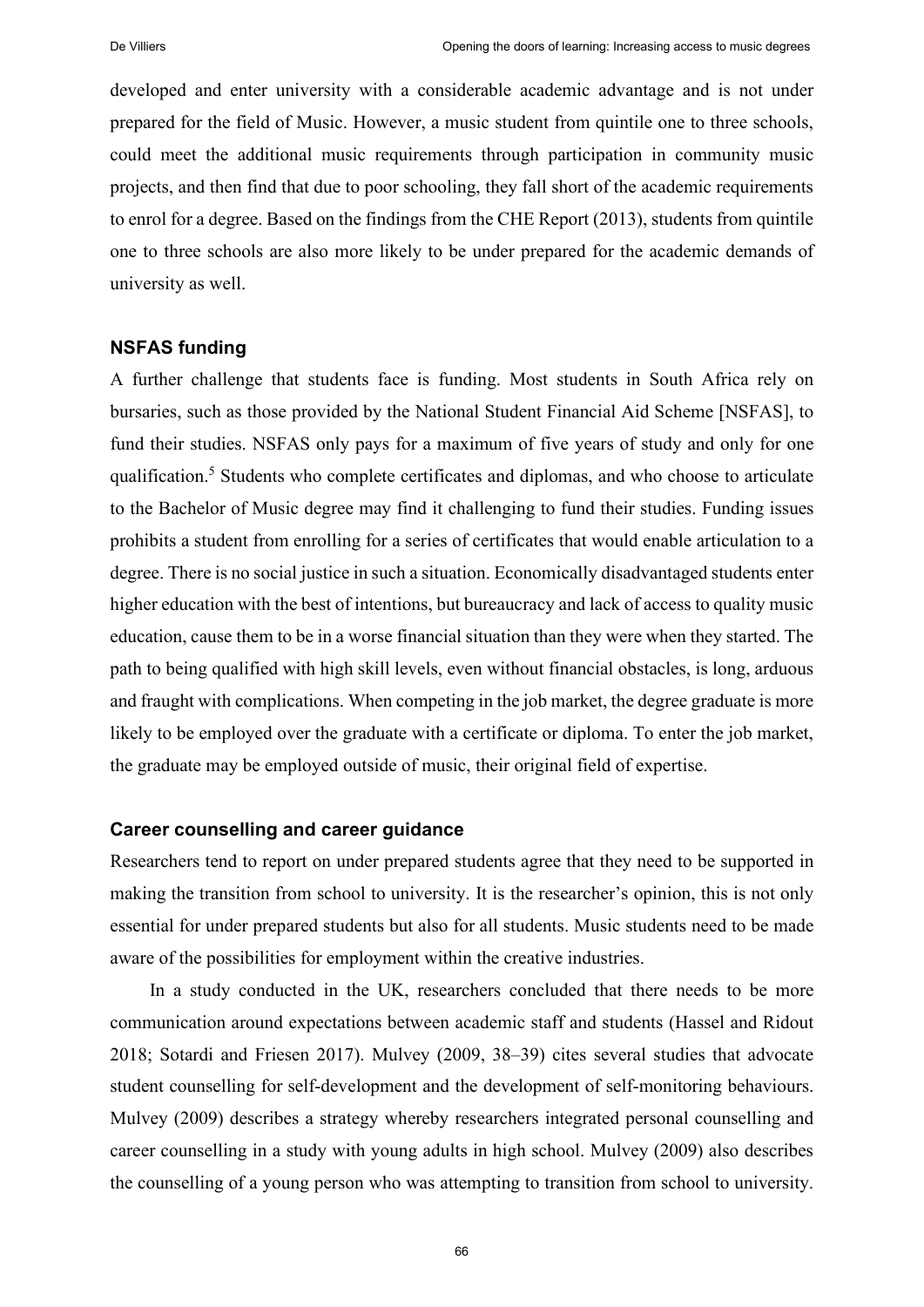Maree and Di Fabbrio (2018), provide a narrative of the young person's reflections on events in his life. His reflections and the counselling led him to find solutions by identifying how he could have behaved differently and how he could adapt his behavior for future scenarios. Through counselling, the young man learnt to understand himself as part of his identity development, after which career counselling would follow. The researchers describe this process as the participant's construction, deconstruction, reconstruction and co-construction of his own life story. In the description of their research, it is stated that the counsellors did not provide the answers; they created the environment in which the participant was enabled to be responsible for drawing on his own experiences to find solutions and alternative ways of behaving. He had to demonstrate agency for change.

Counselling at different levels of education can help with identity formation in a particular field of study. Career guidance at schools could help learners to choose areas of possible future study. Moreover, it could help them to examine and possibly develop the required dispositions together with the subject choices they need to make to pursue tertiary education. Learners who participate in music activities such as choral singing or playing an instrument whether formally or informally, or who have an interest in any aspect of music should be encouraged. They need to be made aware of areas of study and career opportunities.

Career counselling at universities might serve another purpose, which could be to help orientate the student to tertiary education and to the world of work. Savickas (2012, 14) defines this as career construction theory, where the person thinks of themselves in relation to social roles. Over time, individuals "assemble and articulate a comprehensible identity narrative", which leads to "self-understanding in the form of an interpretation of self that orients one to a social world". Savickas (2012, 15) also states that identity formation is dependent on community involvement, which the researcher will interpret as developing an identity within communities of practice (in the field of music). Another aspect of identity development, which Savickas (2012, 15) and Schediwy, Bhansing, and Loots, (2018, 177) highlight, is that the individual may have multiple identities and that these identities can be continuously revised and adapted over a lifetime. The development of multiple identities and the adaptability of the individual could enable an individual to follow a protean career. In other words, be able to work in different areas within a field. Referring specifically to artists' career identities, Schediwy et al. (2018, 177) state that an individual's career identity will most likely determine which careers they will follow, which emphasises the importance of developing multiple identities. Thus, counselling could focus on the individual and his or her dispositions while also orienting them to their roles in communities of practice.

Research findings from various studies recommend that counselling and career guidance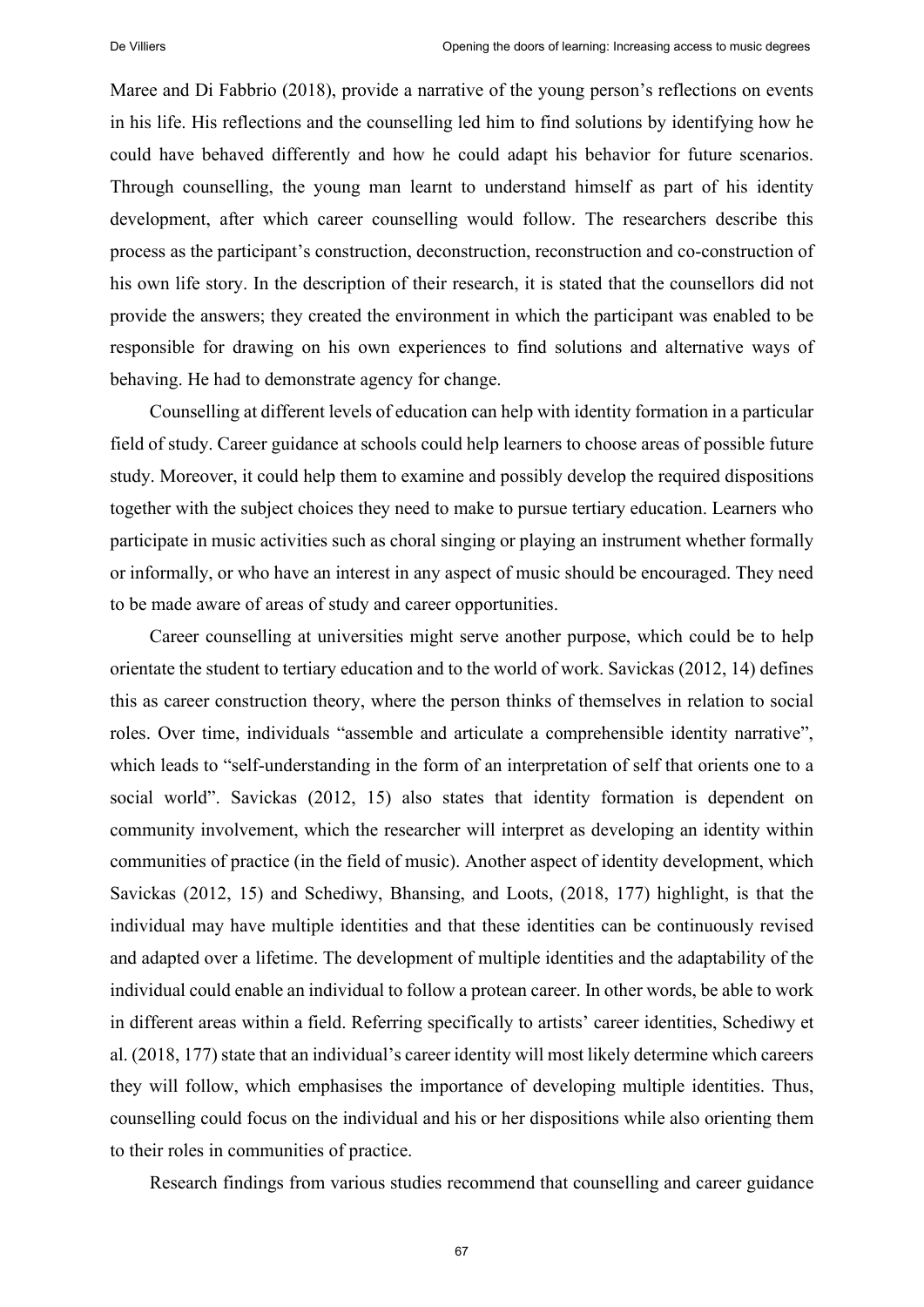should be a partnership between universities and industry (Hennekam and Bennett 2017, 73- 74; Wyszomirski and Chang 2017, 15; Donald, Baruch, and Ashleigh 2017, 601–602). When this is applied to the South African context, it would mean that universities could draw on the communities of practice in the different fields where students could find employment, such as those that are formalised as professional bodies. Examples of such communities of practice are the Performing Arts Network of South Africa, [PANSA]; the South African Society of Music Teachers [SASMT]; the ABC Motsepe South African Schools Choral Eisteddfod [SASCE]; and those communities of practice that are more informal.

Savickas  $(2012, 13-14, 15-17)$  states that mobility in the workforce necessitates changes in career guidance to focus more on the individual. He is referring to the individual who has successfully taken up his or her place in the workplace after graduation. He also maintains that the process should be ongoing throughout an individual's working life, with the person being on a lifelong journey of constructing, deconstructing and reconstructing their identity with the career counsellor assisting with co-constructing a new identity to enable career transitioning.

#### **Making the case for the Bachelor of Music degree: The protean career**

The concept of the protean career, or multiple career-related transitions, is a phenomenon of the 21<sup>st</sup> century. Protean careers occur because of rapidly changing technologies that alter workplace conditions. Changes in the workplace can result in job losses, changes in the types of jobs and the creation of new kinds of jobs that were not possibilities previously. The responsibility for continued employability in a changing work environment then rests with the individual and not the organisation. The individual who wishes to remain employed would have to follow the path of a career-related transition or a protean career and would need to adapt through reskilling, to ensure continued employability, when conditions in the workplace change (Hall 1996, 8–10; Hall 2004, 4–5). Therefore, it is not sufficient for institutions to ensure access; they have to ensure success too, and then have to explore different means of making sure that all graduates have better prospects.

Research in the field of the protean career forefronts the individual who is in control of his or her destiny (Hall 1996; Hall 2004; Canham 2016; Wyszomirski and Chang 2017; Bennett and Hennekam 2018; Goodwin 2019). What these studies also reveal is that the participants were qualified in their fields; had established identities in a core area; and were able to follow multiple career paths in their fields. Multiple career transitioning is complex and entails the dynamic interplay of the personality of individuals and their education, so that identity or identities in a field and related fields are developed.

It is not within the ambit of this article to determine whether individuals can make a living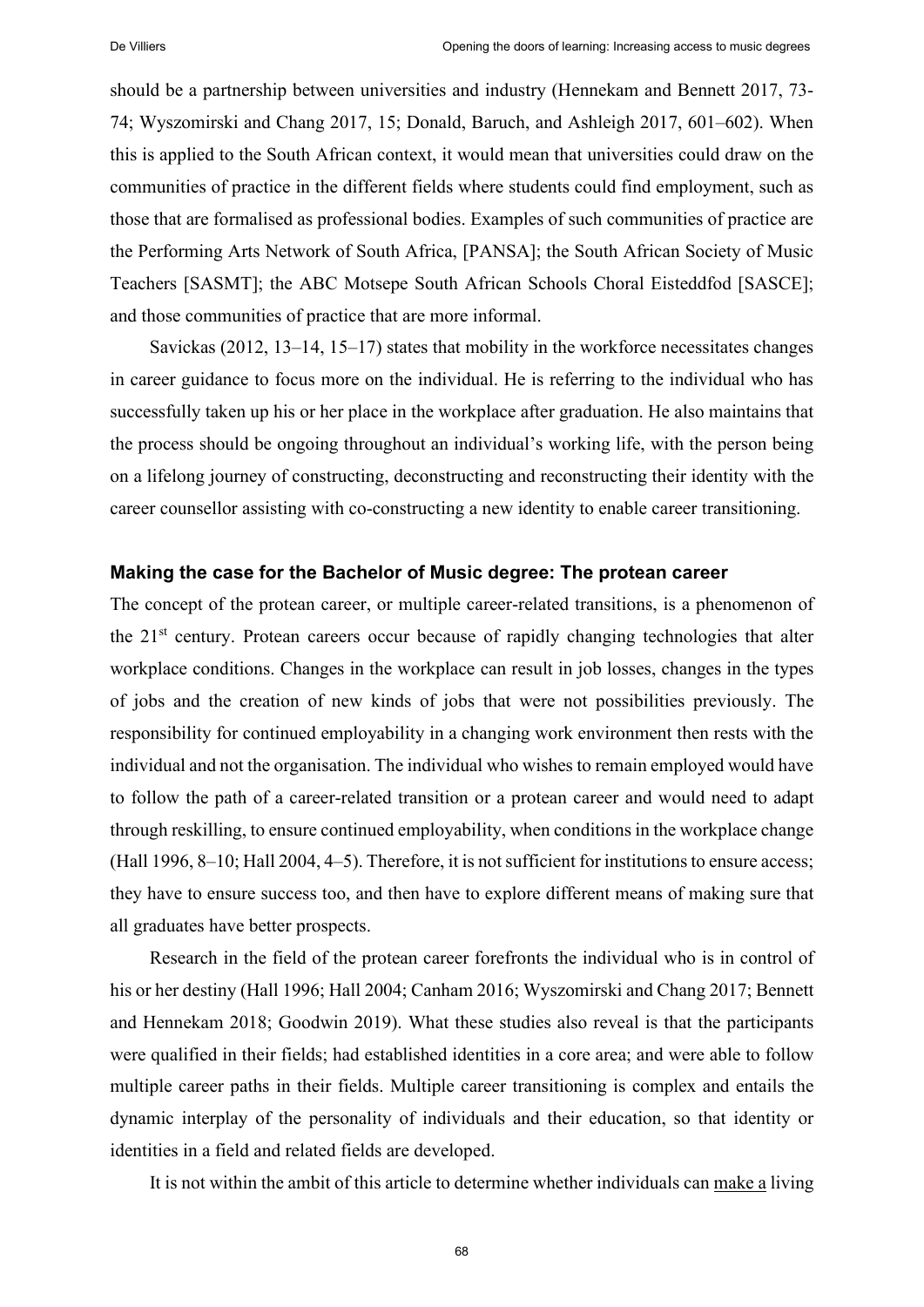in any one field or whether they may need to follow multiple options of employment simultaneously, as market forces may dictate their ability to earn a living wage from any one form of employment. Moreover, the researcher is aware that, for instance, in some communities, the music director at a church may enable full-time employment, while in other communities this may not be possible.

#### **The field of music and the protean career**

The phenomenon of protean careers is widely acknowledged, and the vocabulary associated with it, such as lifelong learning, continued professional development, generic skills, and transferable skills, is commonly used in curriculum and other education policy documents. Nonetheless, not all qualifications make provision for transferable skills, nor do they prepare students for multiple career-related transitions. The qualifications that do not prepare the individual for multiple career transitions are usually diplomas and certificates, which only prepare graduates for a single occupation and not a career. The possibility, therefore, exists that a graduate with a diploma or certificate could become unemployed when conditions in the workplace change. He/she is unable to adapt to change owing to a limited skill set and knowledge base, and the possibility of reskilling may be challenging.

The development of diverse and transferable skills, as well as multi-skilling, are advocated by several scholars whose niche/area of research is protean careers for music graduates (Lebler, Burt-Perkins, and Carey 2009; Bridgstock 2005; 2009; 2011; Lebler 2007; Bartleet et al. 2012; Canham 2016; Hennekam and Bennett 2017; Goodwin 2019). International research on protean careers has focused on either respondents who have followed degree programmes or those with university degrees and/or a high level of skills in the field. High skill levels and/or a university degree in the researcher's opinion would foster a more comprehensive identity formation in the areas in which a music graduate would work. Writing elsewhere, the researcher discussed music qualifications in South Africa. However, for this article, the researcher will concede that although there is scope for some revision of the Bachelor of Music degree programmes so that they are more responsive to the trend of protean careers, the Bachelor of Music degree programmes whose admission requirements is Music at NQF Level 4 develop generic as well as specific skills. The ability to follow a protean career is enabled through specialisations in music technology, education, performance, with generic skills developed through electives in ensemble playing, conducting, musicology, arrangement and composition.<sup>6</sup>

However, the interpretation of the South African Qualifications Authority [SAQA] framework by universities has resulted in several of these music degree programmes not including entrepreneurial studies, which is an important skill needed for multiple career-related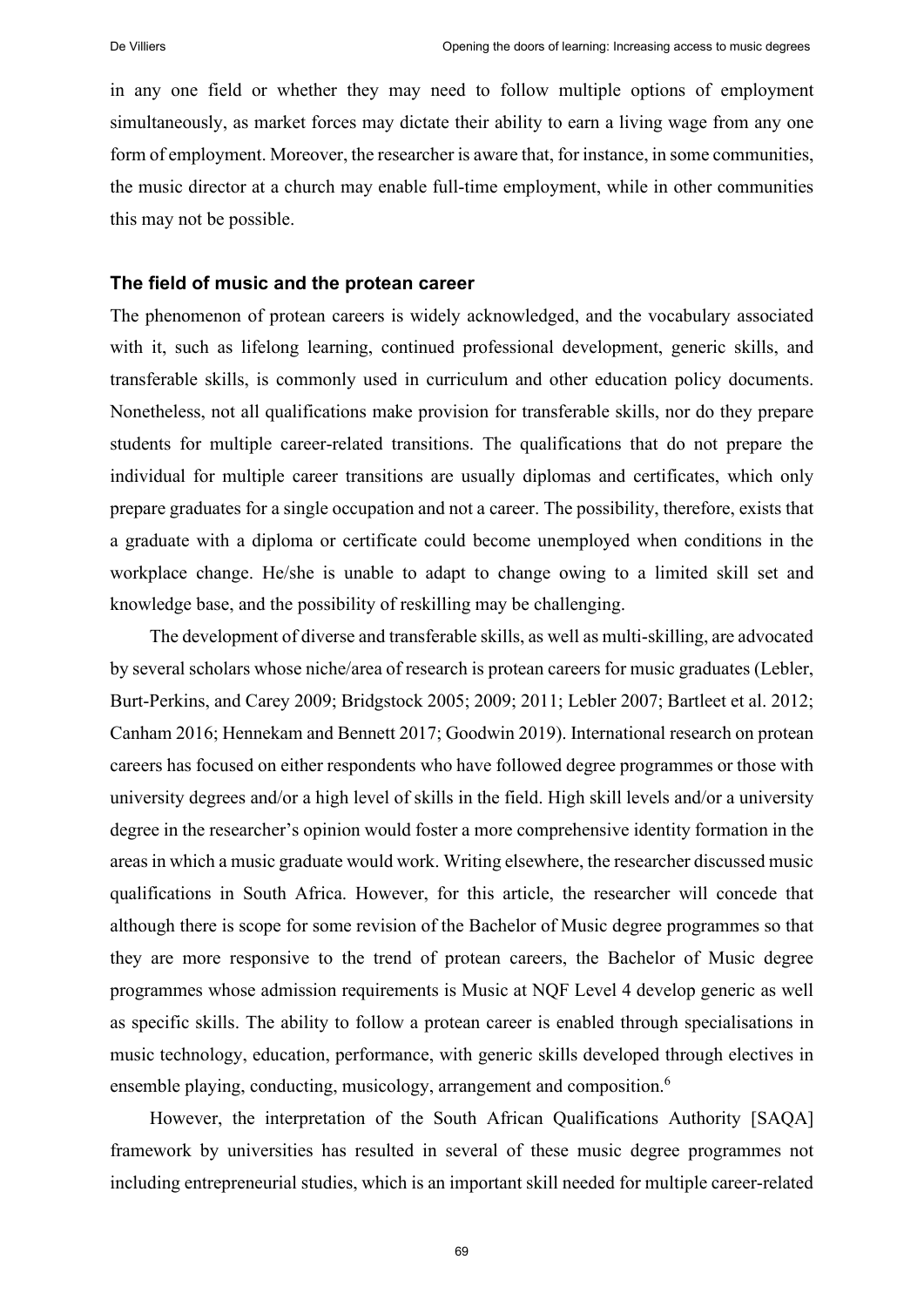transitions. The development of an entrepreneurial identity is highlighted by several researchers in the field of protean career for creatives (Hennekam and Bennett 2017; Wyszomirski and Chang 2017; Schediwy et al. 2018; Carruthers 2012, 82). Hennekam and Bennett (2017, 76), reporting on the findings from a multi-country study, highlighted the need for skills in marketing, publicity, networking, financial management and business skills.

In practice, musicians move across multiple fields, which intersect with each other and overlap (Burnard 2012). In any of these areas, skills could be further developed and refined. Burnard identifies five fields in which music graduates could be active, and these are technology, industries, commerce, cultural production and social spaces (Burnard 2012). Wyszomirski and Chang (2017, 13) corroborate this and provide examples from their study, in which they list multiple identities of musicians through the music-related careers that they pursue. According to them, the careers of a music professional can include educator, small art business owner, creative artist, non-profit arts organisation administrator and arts intermediary.

For example, a trumpeter can perform in a brass band, military band, church band, orchestra, jazz ensemble or contemporary music ensemble can also, at other times, develop and use his competences in arranging, composing, conducting, sound engineering and teaching. Multiple identities in the field of music can also be developed through work-integrated learning [WIL], which provides students with opportunities to work in communities of practice and to become part of networks. In the absence of official WIL programmes, academics could fulfil the role by introducing students to the different communities of practice of which they are members.

What distinguishes the Bachelor of Music degree student from a student enrolled for a certificate or a diploma is that the degree student enters tertiary education with well-established multiple identities in the field of music. This also sets him/her apart from students enrolled in law, business, architecture or accounting degrees, who develop their identity at university through WIL, various student societies and professional bodies. Music students' identities are further refined through tertiary education so that the graduate can successfully work in different fields, albeit at different levels, including those of composer, arranger, performer, conductor or teacher.

Donald et al. (2019, 600–601) cite Useem and Karabel (1986) who contextualised human capital theory in tertiary education. According to them, an educational institution could bestow three types of human capital on its students, namely social capital, cultural capital and scholastic capital. Social capital includes networks, while cultural capital is inclusive of university reputation, and scholastic capital is the perceived value of school education and university education. In other words, employability is determined by not only the value the graduate places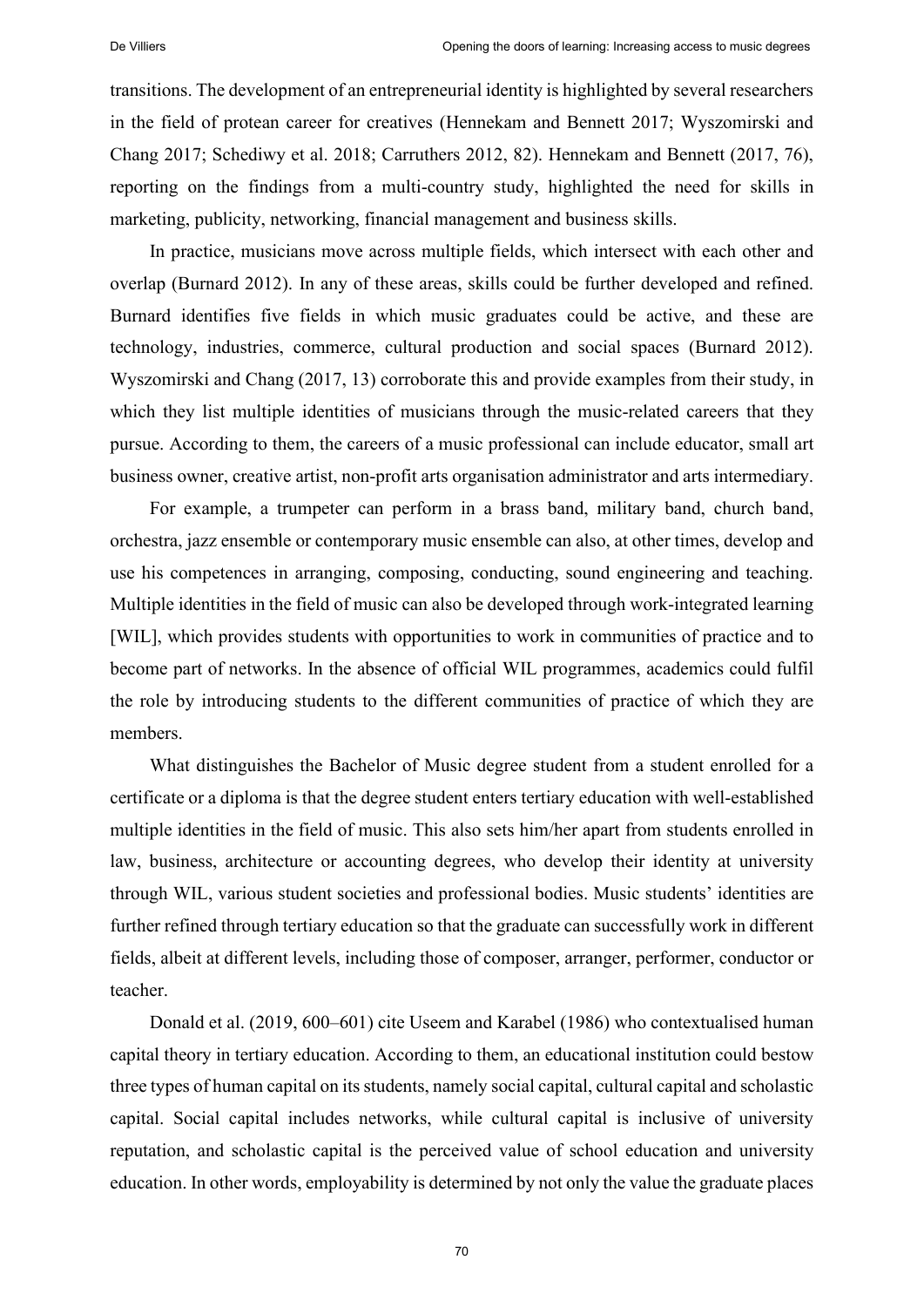on education, but also the networks and connections they make while at university, as well as society's perception of their education. The theory of human capital therefore adds credence to the value of well-established identities in music, coupled with education and the connections that are made.

# **DISCUSSION**

An analysis and interpretation of the literature, has led the researcher to arrive at insights as to how one could imagine a different approach to manage under preparedness of music students. The author has looked at using existing policies to develop a framework for how tertiary institutions can provide more learners with high-level music skills, prepare them for the rigour of university education, and by so doing, ensure that all music graduates have a broader skillset that will enable them to follow protean careers. A peripheral outcome of the framework provided in the discussion section of this article is the potential for music departments to earn full-time equivalents [FTEs], based on student success. The Department of Higher Education and Training [DHET] currently funds the visual and performing arts, which falls into group 4, the highest level for FTE funding, $<sup>7</sup>$  because the Department of Labour regards proficiency in</sup> the creative industries as a scarce skill. Despite this, music departments have not been creative in developing strategies for attracting large numbers of students, developing curricula that provide broad-based skills, and nor have they been proactive in forging alternate pathways for under prepared students.

In this section, the researcher presents a composite profile of the typical student enrolled for the degree, on the one hand and the diploma, on the other. The profiles presented in this article present polar opposite examples and are adapted from anecdotal evidence, the CHE report and the academic literature cited earlier. The researcher is aware that in reality, many students have characteristics of both profiles and that one cannot stereotype. Nevertheless, the researcher purposefully chose these composites of extreme identities to present her thesis, which recommends a different approach to current practices at tertiary institutions. This discussion is intended to open the dialogue around qualifications that impinge on the individual's ability to pursue multiple career transitions. Moreover, this discussion, while focused on music, has applicability for other fields, such as the sciences and commerce.

Successful multiple career-related transitioning or protean careers require a wellestablished identity in a field that is developed in graduate education. Additionally, the case has been made that degree programmes are more comprehensive, and therefore better equip graduates to pursue multiple career-related transitions. Research on the experiences of diploma graduates and their navigation of multiple career transitions is lacking, but conclusions were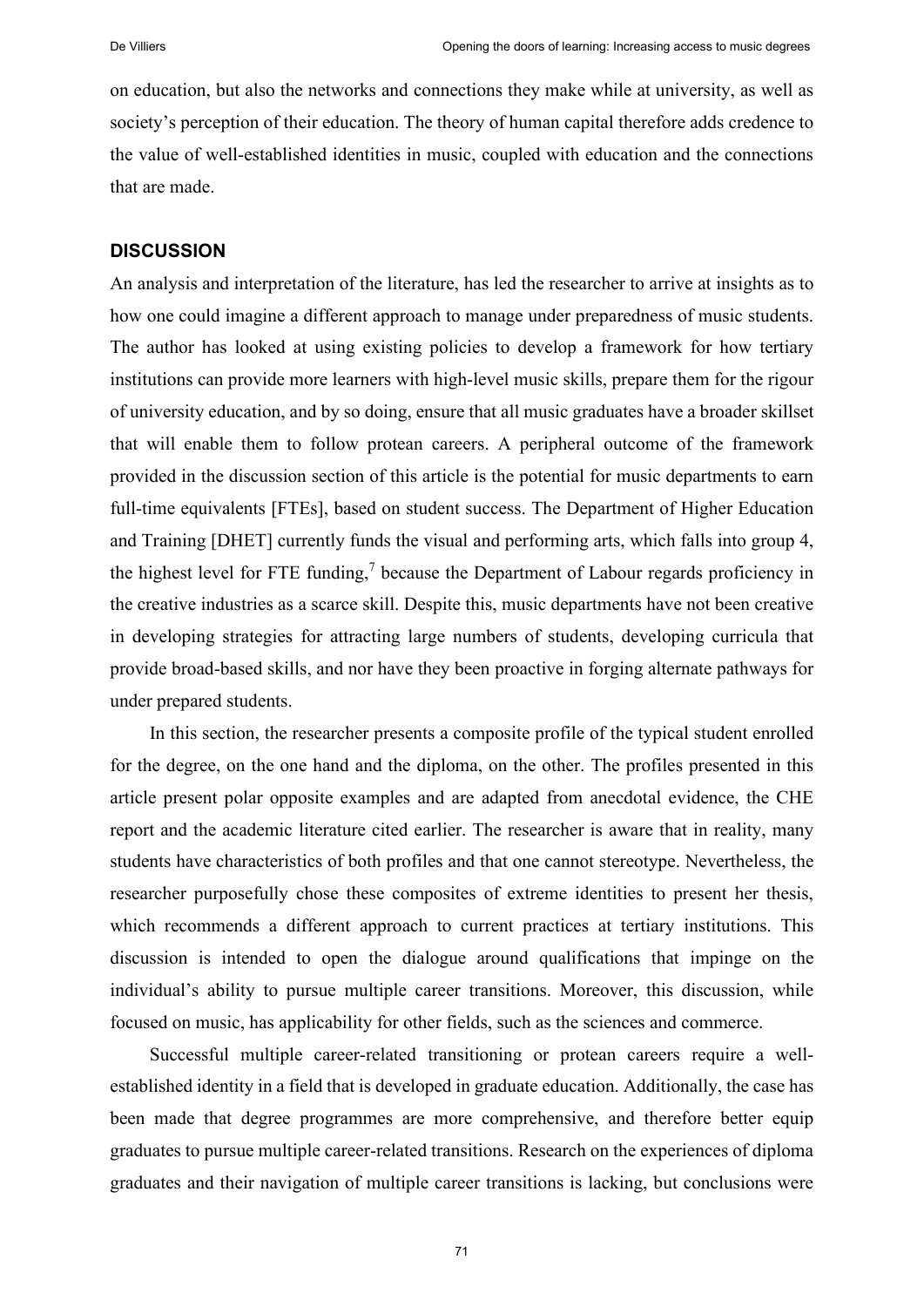made in this study as to their efficacy based on the literature, the CHE (2013) report, anecdotal evidence as well as the limitations of the curricula available on the SAQA website.

In South Africa, the career trajectory of the average diploma graduate is of particular concern, given the state of basic education and socio-economic factors that result in the different schooling and life experiences of our students. Students who enrol for a degree in music, enter university with an established identity as a musician, developed over about nine years of instrumental lessons and various music activities, such as playing in ensembles, singing in choirs, participating in music competitions, taking part in practical music examinations and writing music theory examinations. Added to this, these students would typically be middle class and have attended quintiles four and five schools, which are the only schools that offer Music as a subject in Grades 10 to 12. At these schools, learners also participate in numerous extra-curricular activities such as debating, ballroom dancing, Toastmasters, ballet and various sporting activities. Many of these students are also able to pursue hobbies, which further enhances their supplementary education. The degree qualification provides specialised education that together with electives further develops their competencies and knowledge. Music degree graduates can therefore be members of numerous communities of practice in the field of music. For these students, tertiary education builds on an already established identity within the broad field of expertise, which will facilitate future transitions within related careers as well as lifelong learning. Furthermore, their basic education, supplementary education and tertiary education lead to them being multi-skilled with the agility to transition outside of their primary area of expertise. It may well be that it is the intersection of these three types of education that enable multiple career-related transitions.

However, it is possible that a student enrolled for a diploma in music where no formal music education is required, could in all likelihood have attended an underperforming school in a disadvantaged community and experienced inequality in education and schooling where Music as a subject was not offered. The schools in these low socio-economic communities would be quintiles one to three, where learners would experience inequality of educational opportunity across their entire schooling (Spaull 2013). The student's musical identity may have been developed through participation in choral activities, cultural and religious activities or community music programmes. Due to these activities, the student might have been accepted for registration for either a certificate or diploma, and entry to tertiary study would be achieved based on the outcome of an audition. The role of these qualifications as a means for school leavers to gain access to tertiary education needs to be revisited. Some of these qualifications with minimum music requirements exist in part to provide universal access to students without an adequate background in music. Some of these qualifications, with varying admission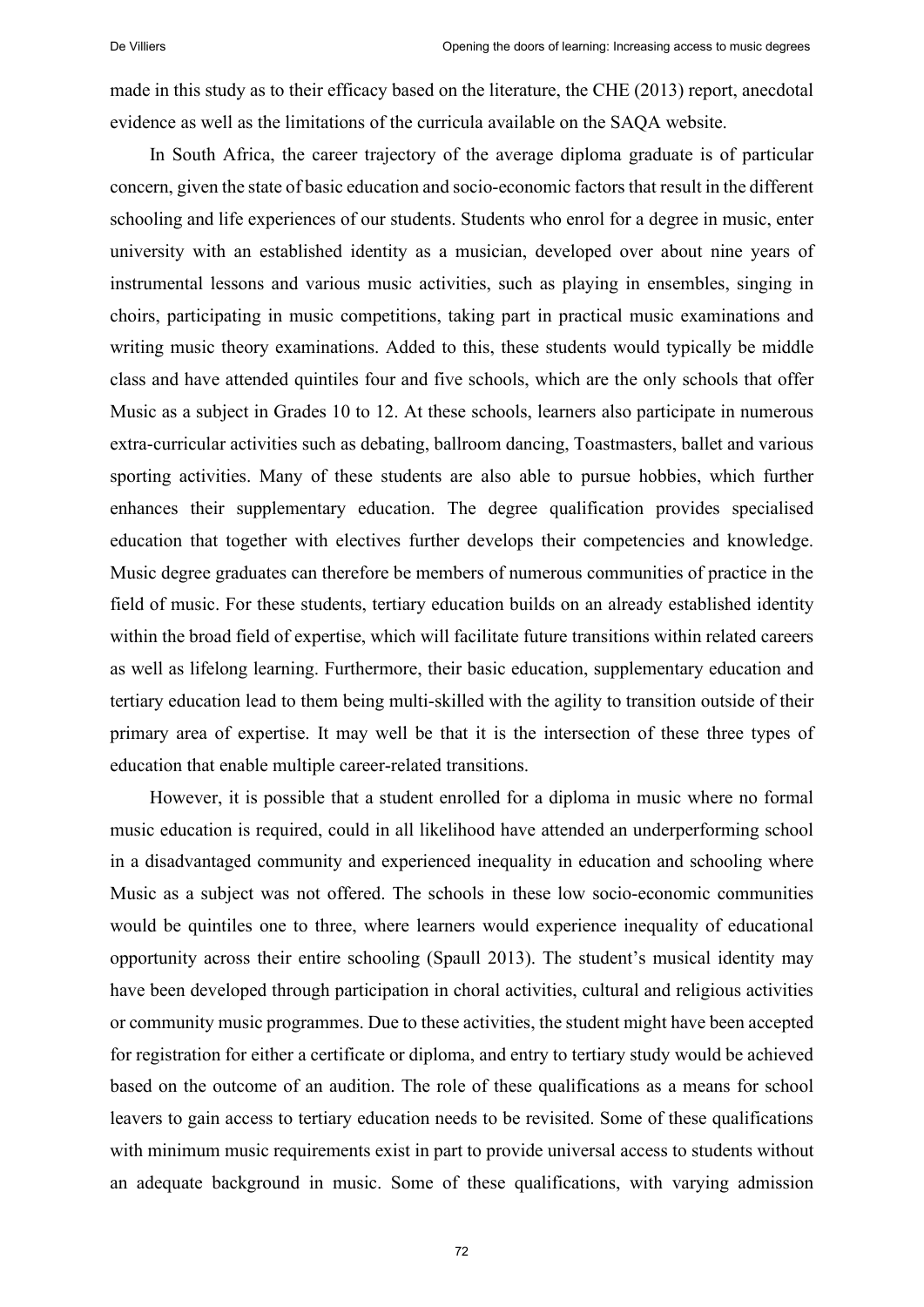requirements, were developed primarily to increase access to music qualifications and serve to prepare students for future access to degree programmes. The qualifications also exist because students from impoverished backgrounds may enter higher education without knowing what their career goals are and because tertiary education is viewed as a means out of poverty (Pillay 2020, 3).

The certificates and diplomas for which these students typically enrol, some of which are of a short duration, could instead fulfil the role of continued professional development and equip individuals in the workforce with the skills that might enable them to transition into multiple careers. For example, music technology and studio work were not part of the package for music students in the 1970s and 1980s. These courses are now offered, and a qualification in studio work or music technology could fill the gap left by previous qualifications and ensure that musicians without those skills are better equipped for changes in the workplace. Similarly, these certificates, diplomas and short courses could improve the skill set of individuals who chose different specialisations at the undergraduate level.

It has been stated that the degree graduate is better equipped to pursue a protean career compared with diploma/certificate students. However, how do we ensure that the student who would typically register for a diploma or a post-matric certificate would be able to manage multiple career transitions? Based on the scenarios presented above, the researcher is therefore proposing a radical shift in thinking about how the university could accommodate the learner from a poor socio-economic background. This approach is completely different from current practice. The proposal, described below, places the student at the heart of the solution – the student who is likely to enrol for a certificate or diploma in music and who has, statistically, a very low chance of success.

Currently, institutions enrol students who, in exceptional circumstances, receive funding and various university bursaries. These students aim to complete a qualification that enables them to do a job but not have a career. The institution receives subsidies, with no realisation of the impact of their actions and the consequences to society. If the goal of education is to prepare for democratic citizenship with the individual making a meaningful contribution to society, this implies that the individual should be employable, can transition to multiple careers, remain in employment and create employment opportunities for others. Higher education institutions can make this a reality, provided they adopt a profound shift in their thinking. In the ideal world, the government would fund an art school in each education district to develop the arts, especially in low socio-economic communities. The researcher will assume that this is unlikely, hence her thesis.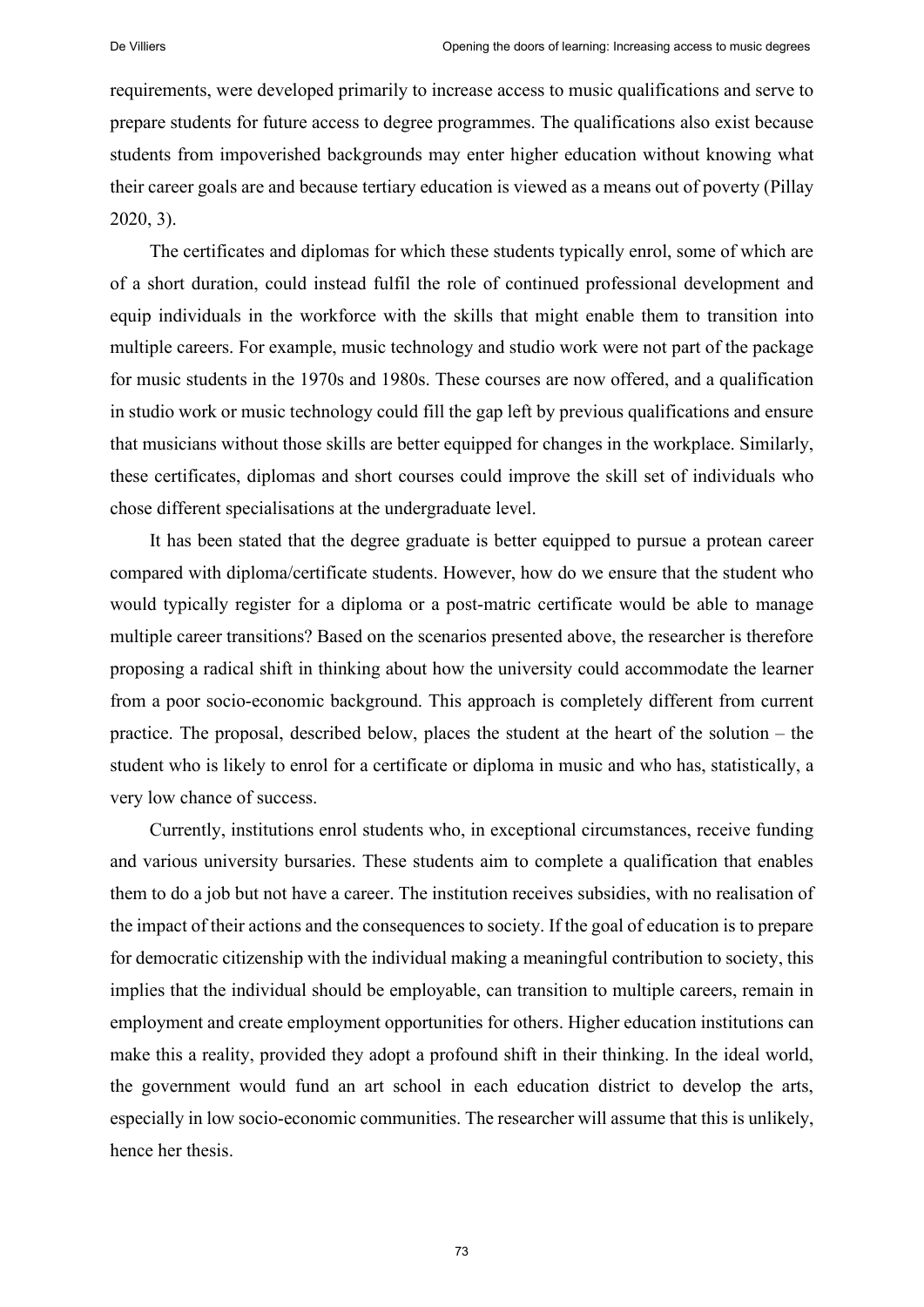#### **A new framework for entry to the Bachelor of Music degree**

Prospective art/music students could be identified through career counselling and guidance, as discussed previously. On completion of Grade 9, students could enrol at a university and complete a National Certificate Vocational [NCV], at NQF Level four, over three years, in place of Grades 10 to 12. Currently, students can complete an NCV at a Technical and Vocational Education and Training [TVET] College in fields other than music. They can be funded through NSFAS, then proceed to enrol for a certificate, diploma or degree programme. The researcher proposes that a NCV for Music be funded by the Department of Basic Education [DBE] instead of the DHET and that this NCV at NQF Level 4 for Music involve a collaboration between the Department of Education and university music departments. The NCV for Music would address the challenge of under prepared students and the potential cost of student attrition before graduation. There is also the cost of students striving to meet criteria for degree programmes through enrolment of several certificates and then dropping out.

The researcher is not proposing that TVET Colleges be abolished, but rather that music be offered at universities, as they are much better suited to offer qualifications in this field and have the infrastructure, resources and suitably qualified staff to manage and implement this proposed programme. The possibilities for face-to-face classes and online learning and teaching are also available. In this proposed new system, universities would partially adopt some of the roles currently occupied by TVET colleges and be music academies within music departments. The certificate at NQF Level 4 would be tailored to suit future enrolment in a degree programme, and focus inter alia on the following: music knowledge and skills in the areas of performance and music literacy; language; and mathematics or mathematics literacy. Such an arrangement would be more cost-effective, as it would not be reliant on NSFAS funding and would not require multiple post-matric certificates or a diploma, where articulation to a degree may not be guaranteed and where there may be high attrition rates. Furthermore, all students would develop competencies to pursue multiple career transitions and not only be workers dependent on one entry-level job, as is the case with holders of diplomas and certificates. This proposal would also be more equitable and provide a larger number of students, who would otherwise not have the opportunity, to access bachelor's degree programmes.

It is the policy that the NCV at NQF Level 4 enables students to gain access to various diplomas, certificates and a bachelor's degree. The legislative minimum admission requirements for entry to the bachelor degree through the NCV are that students should have graduated with three fundamental subjects with an achievement level of between 60–69 per cent, including English, if it is the language of learning and teaching, and three or four vocational modules with an achievement level of between 70 and 79 per cent.<sup>8</sup>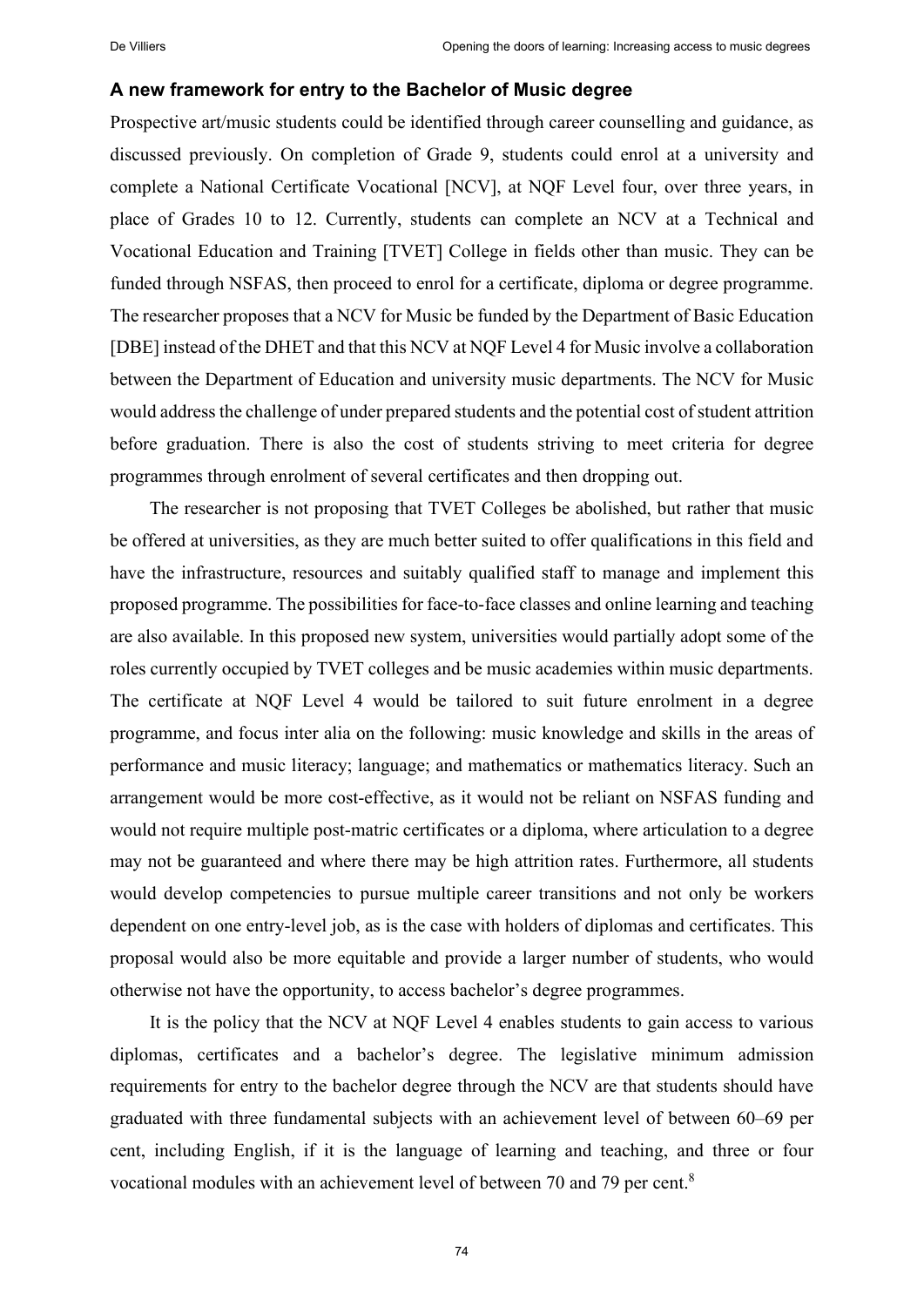# **NCV at NQF Level 4 for Music**

A possible curriculum for this three-year NCV for Music, using existing industry-related NCV's as a model, could look as follows:

- Entry requirements: Grade 9 and an aptitude for Music.
- Duration: three years.
- Defining the NCV Certificate in Music: The Certificate in Music programme covers music competencies, integrating theory and practice and includes instrumental playing, ensemble work, arranging skills, aural competences, sight-reading, sight-singing, keyboard skills, music technology and music theory.
- Subjects/Modules: The NCV consists of fundamental subjects and vocational subjects at NQF levels 2, 3, and 4.
- Fundamental subjects: Language (the language of learning and teaching); Mathematics or Mathematical Literacy; Life Orientation.
- Specialist Subjects: Music in Socio-cultural contexts; Music Performance; Music Literacy; Music Technology – Students could complete the NCV for all specialist subjects following a genre-specific specialism, such as African Music, Jazz, Western Art Music, or Contemporary Music.

Therefore, the NCV for Music would build on an existing model but for a different field and would position the qualification differently to current practice. This certificate programme would ensure that learners develop multiple identities as musicians in different communities of practice. On successful completion of the three years of the programme, prospective students would be able to enrol for either the Bachelor of Music degree or a Bachelor of Arts, such as an interdisciplinary degree in musical theatre with future specialisations at postgraduate level in performance, administration, health sciences, media, music technology or education. Access to degree programmes would then be either through the established, traditional pathway of matric, with Music as a subject, external music graded exams, or the alternative route utilising the NCV certificate programme. Students embarking on the NCV, with no formal music education could enrol for music instruments with which they can make rapid progress, such as contemporary voice, woodwind instruments, selected brass instruments, and steelpan. Other instruments such as string instruments, piano and organ could be pursued, provided candidates demonstrated competence on enrolment for the NCV so that they could meet the degree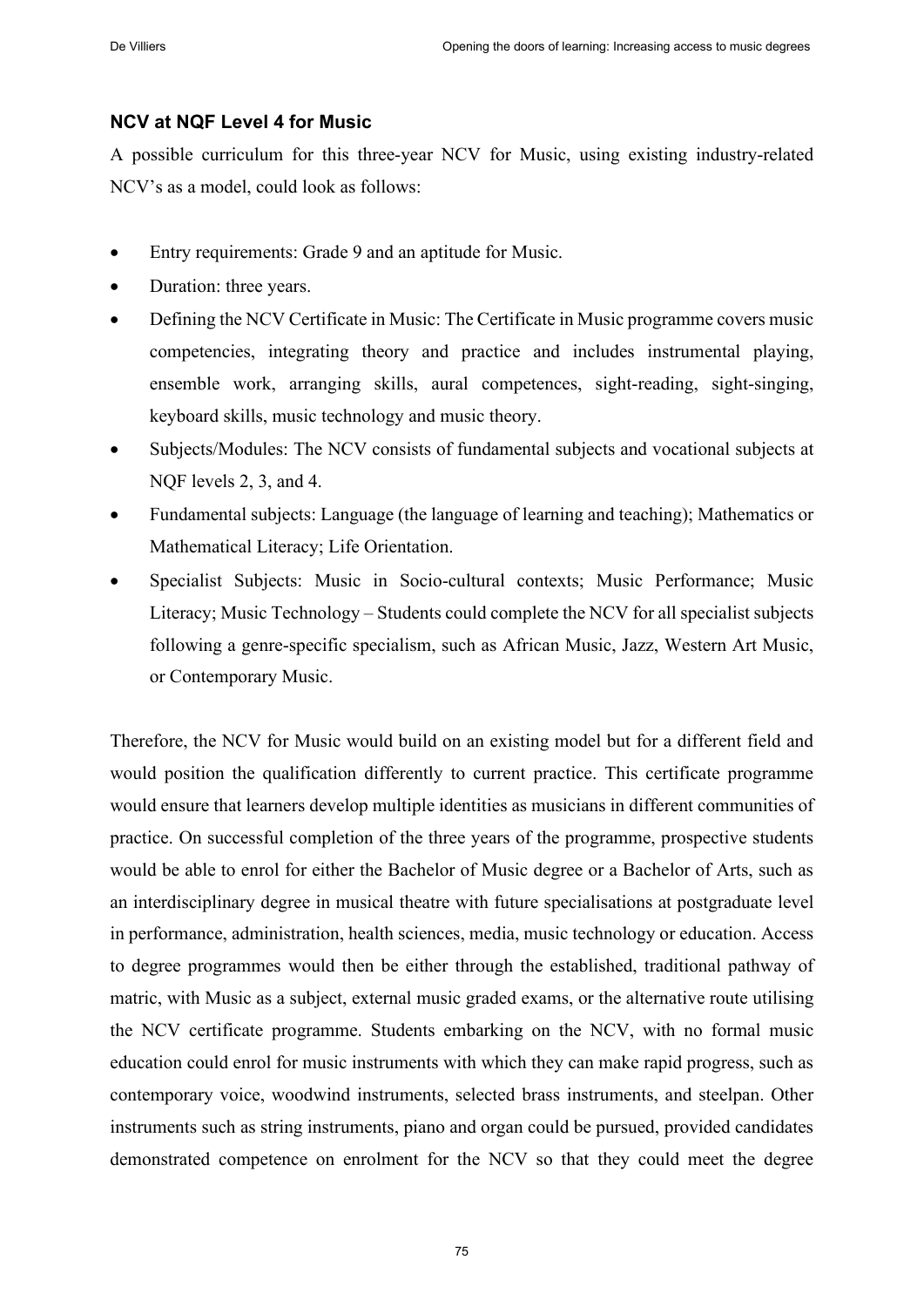admission requirements.

### **CONCLUSION**

This article presented a theoretical study that was limited to, and contextualised for music, the findings of which led to the development of a framework on how tertiary institutions can provide an alternate pathway to students who may be under prepared for degree studies in music. This framework differs from the traditional approach of supplementary education and/or additional study time, as proposed in the CHE (2013) Report, which can be costly for both students and the government.

Although, the framework of the NCV already exists, it has not been contextualised for the arts or music. Thus, this article intended to add to the discussion of the role universities can play in creating opportunities for access and success. The researcher also presented a way to repurpose and reposition music departments so that they become spaces where students can be developed to ensure that they have access to quality music education and can complete their graduate studies successfully, thereby enabling them to follow diverse careers in music. Furthermore, research suggests that students need counselling and networking opportunities to develop social and cultural capital. While we cannot change personalities and dispositions, we can provide students with an education that opens up possibilities.

# **NOTES**

- 1. [https://www.ufs.ac.za/humanities/departments-and-divisions/odeion-school-of-music](https://www.ufs.ac.za/humanities/departments-and-divisions/odeion-school-of-music-home/prospective-students/auditions-for-admission)[home/prospective-students/auditions-for-admission;](https://www.ufs.ac.za/humanities/departments-and-divisions/odeion-school-of-music-home/prospective-students/auditions-for-admission) [https://performingarts.mandela.ac.za/Undergrad-Programmes/Bachelor-of-Music-\(BMus\);](https://performingarts.mandela.ac.za/Undergrad-Programmes/Bachelor-of-Music-(BMus)) [https://www0.sun.ac.za/music/undergraduate-programmes/degrees/bachelor-of-music-bmus/;](https://www0.sun.ac.za/music/undergraduate-programmes/degrees/bachelor-of-music-bmus/) [http://www.students.uct.ac.za/sites/default/files/image\\_tool/images/434/study/handbooks/2021/20](http://www.students.uct.ac.za/sites/default/files/image_tool/images/434/study/handbooks/2021/2021_HUM_UG_Handbook.pdf) 21 HUM UG Handbook.pdf.
- 2. [http://humanities.nwu.ac.za/music/musikhane;](http://humanities.nwu.ac.za/music/musikhane) [https://www.musicinafrica.net/directory/mangaung](https://www.musicinafrica.net/directory/mangaung-string-programme)[string-programme;](https://www.musicinafrica.net/directory/mangaung-string-programme) [https://www0.sun.ac.za/music/activities/unit-for-community-music/.](https://www0.sun.ac.za/music/activities/unit-for-community-music/)
- 3. [https://www.ufs.ac.za/humanities/departments-and-divisions/odeion-school-of-music](https://www.ufs.ac.za/humanities/departments-and-divisions/odeion-school-of-music-home/prospective-students/auditions-for-admission)[home/prospective-students/auditions-for-admission;](https://www.ufs.ac.za/humanities/departments-and-divisions/odeion-school-of-music-home/prospective-students/auditions-for-admission) [https://performingarts.mandela.ac.za/Foundation-Programmes/Diploma-in-Music-\(DipMus\);](https://performingarts.mandela.ac.za/Foundation-Programmes/Diploma-in-Music-(DipMus)) [https://www0.sun.ac.za/music/undergraduate-programmes/diploma/diploma-in-practical-music/.](https://www0.sun.ac.za/music/undergraduate-programmes/diploma/diploma-in-practical-music/)
- 4. [https://performingarts.mandela.ac.za/Foundation-Programmes/Diploma-in-Music-\(DipMus\).](https://performingarts.mandela.ac.za/Foundation-Programmes/Diploma-in-Music-(DipMus))
- 5. [www.nsfas.org.za.](http://www.nsfas.org.za/)
- 6. [http://www.allqs.saqa.org.za.](http://www.allqs.saqa.org.za/)
- 7. Ministerial statement on university funding: 2020/21, [www.dhet.gov.za.](http://www.dhet.gov.za/)
- 8. [https://www.wits.ac.za/undergraduate/entry-requirements/national-certificate-vocational-ncv](https://www.wits.ac.za/undergraduate/entry-requirements/national-certificate-vocational-ncv-guidelines/)[guidelines/;](https://www.wits.ac.za/undergraduate/entry-requirements/national-certificate-vocational-ncv-guidelines/) [http://www.bolandcollege.com/study-here/;](http://www.bolandcollege.com/study-here/) [http://www.bolandcollege.com/faculties](http://www.bolandcollege.com/faculties-programmes/hospitality-tourism-sport/)[programmes/hospitality-tourism-sport/;](http://www.bolandcollege.com/faculties-programmes/hospitality-tourism-sport/)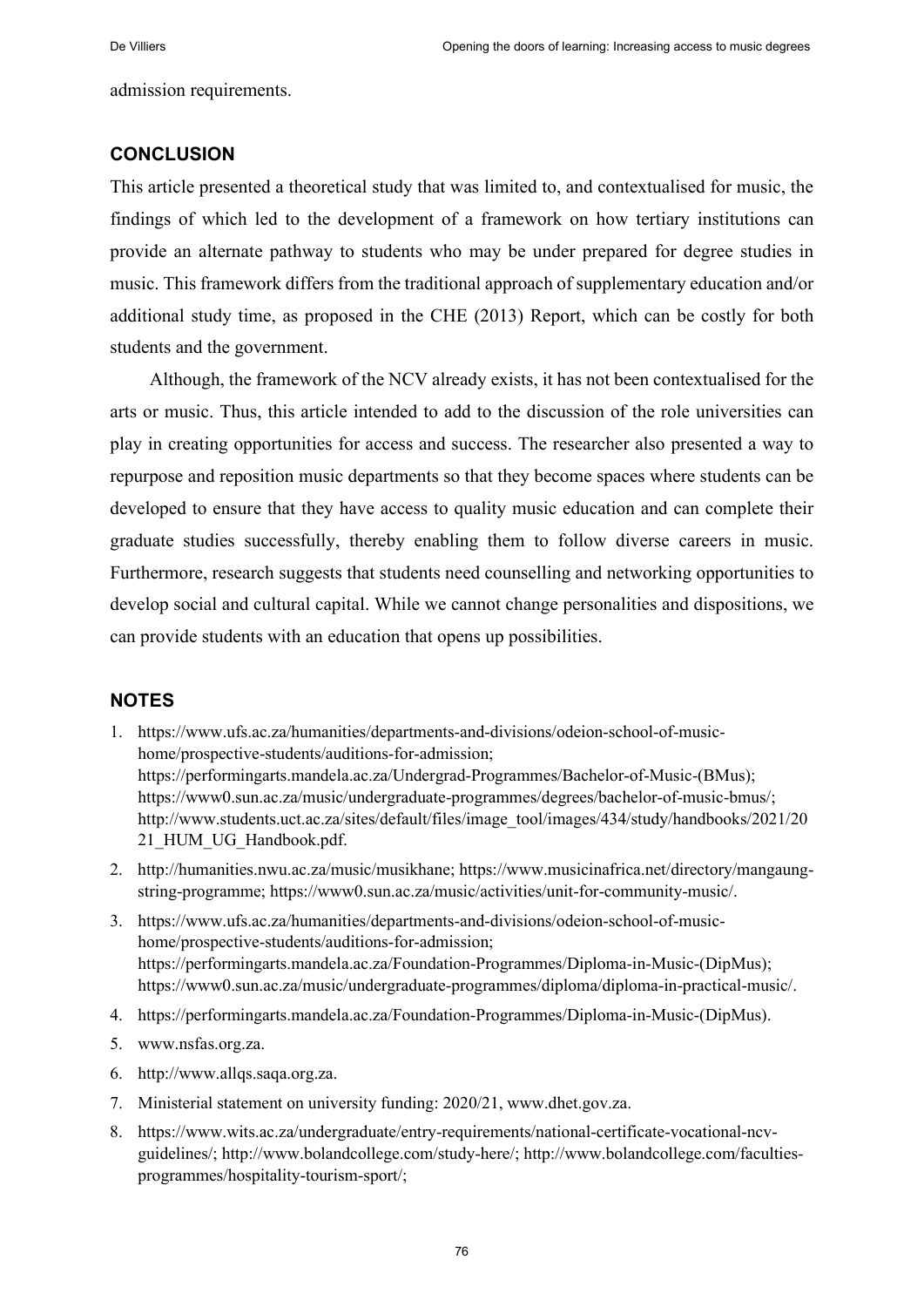[https://www.mandela.ac.za/www/media/Store/documents/apply/admission/NCV/National-](https://www.mandela.ac.za/www/media/Store/documents/apply/admission/NCV/National-Certificate-Brochure-.pdf)[Certificate-Brochure-.pdf.](https://www.mandela.ac.za/www/media/Store/documents/apply/admission/NCV/National-Certificate-Brochure-.pdf); National Certificate, Vocational NQF level 4, [https://regqs.saqa.org.za/viewQualification.php?id=50441.](https://regqs.saqa.org.za/viewQualification.php?id=50441)

# **REFERENCES**

- Bartleet, B. L., D. Bennett, R. Bridgstock, P. Draper, S. Harrison, and H. Schippers. 2012. "Preparing for portfolio careers in Australian music: Setting a research agenda". *Australian Journal of Music Education* 1: 32‒41.
- Bennett, D. and S. Hennekam. 2018. "Self-authorship and creative industries workers' career decisionmaking." *Human Relations* 71(11): 1454–1477.
- Bridgstock, R. 2005. "Australian artists, starving and well-nourished: What can we learn from the prototypical protean career?" *Australian Journal of Career Development* 14(3): 40–48.
- Bridgstock, R. 2009. "The graduate attributes we've overlooked: Enhancing graduate employability through career management skills." *Higher Education Research and Development* 28(1): 31–44.
- Bridgstock, R. 2011. "Skills for creative graduate success." *Education and Training* 53(1): 9‒26.
- Burnard, P. 2012. *Musical creativities in practice.* United Kingdom: Oxford University Press.
- Carey, G. and D. Lebler. 2012. "Reforming a Bachelor of Music programme: A case study." *International Journal of Music Education*, 1‒16.
- Canham, N. 2016. "Making mavericks: Preparing musicians for independent artistic culture." *Arts & Humanities in Higher Education* 15(3–4): 407–413.
- Carruthers, G. 2012. Musicians in society. Making the connection. In *Life in the real world: How to make music graduates employable*, ed. D. Bennett, 79–97. Common Ground Publishing LLC.
- CHE *see* Council on Higher Education.
- Council on Higher Education. 2013. *A proposal for undergraduate curriculum reform in South Africa: The case for a flexible curriculum structure.* http://www.che.ac.za/.
- Creswell, J. W. 2009. *Research design. Qualitative, quantitative, and mixed methods approaches*. 3rd Edition. Thousand Oaks, California: Sage Publications Ltd.
- Department of Education. 2011. *National Curriculum and Assessment Policy Statement (CAPS) for Music. Further Education and Training Phase Grades 10‒12.* Pretoria, South Africa: Government Printer.
- DoE *see* Department of Education*.*
- Donald, W. E., Y. Baruch, and M. Ashleigh. 2019. The undergraduate self-perception of employability: Human capital, careers advice, and career ownership. *Studies in Higher Education* 44(4): 599– 614.
- Engstrom, C. M. 2008. Curricular learning communities and underprepared students: How faculty can provide a foundation for success. *New Directions for Teaching and Learning* 115: 5‒19.
- Goodwin, K. 2019. Developing self-efficacy and career optimism through participation in communities of practice within Australian creative industries. *Australian Journal of Career Development* 28(2):  $122 - 131$ .
- Hall, D. T. 1996. Protean careers of the 21st century. *Academy of Management Executive* 10(4): 8‒16.
- Hall, D. T. 2004. The protean career: A quarter-century journey. *Journal of Vocational Behaviour* 65:  $1 - 13$ .
- Hassel, S. and N. Ridout. 2018. An investigation into first-year students' and lecturers' expectations of university education. *Frontiers in Psychology* 8: 1‒13.
- Hennekam, S. and D. Bennett. 2017. Creative industries work across multiple contexts: Common themes and challenges. *Personnel Review* 46(1): 68‒85.